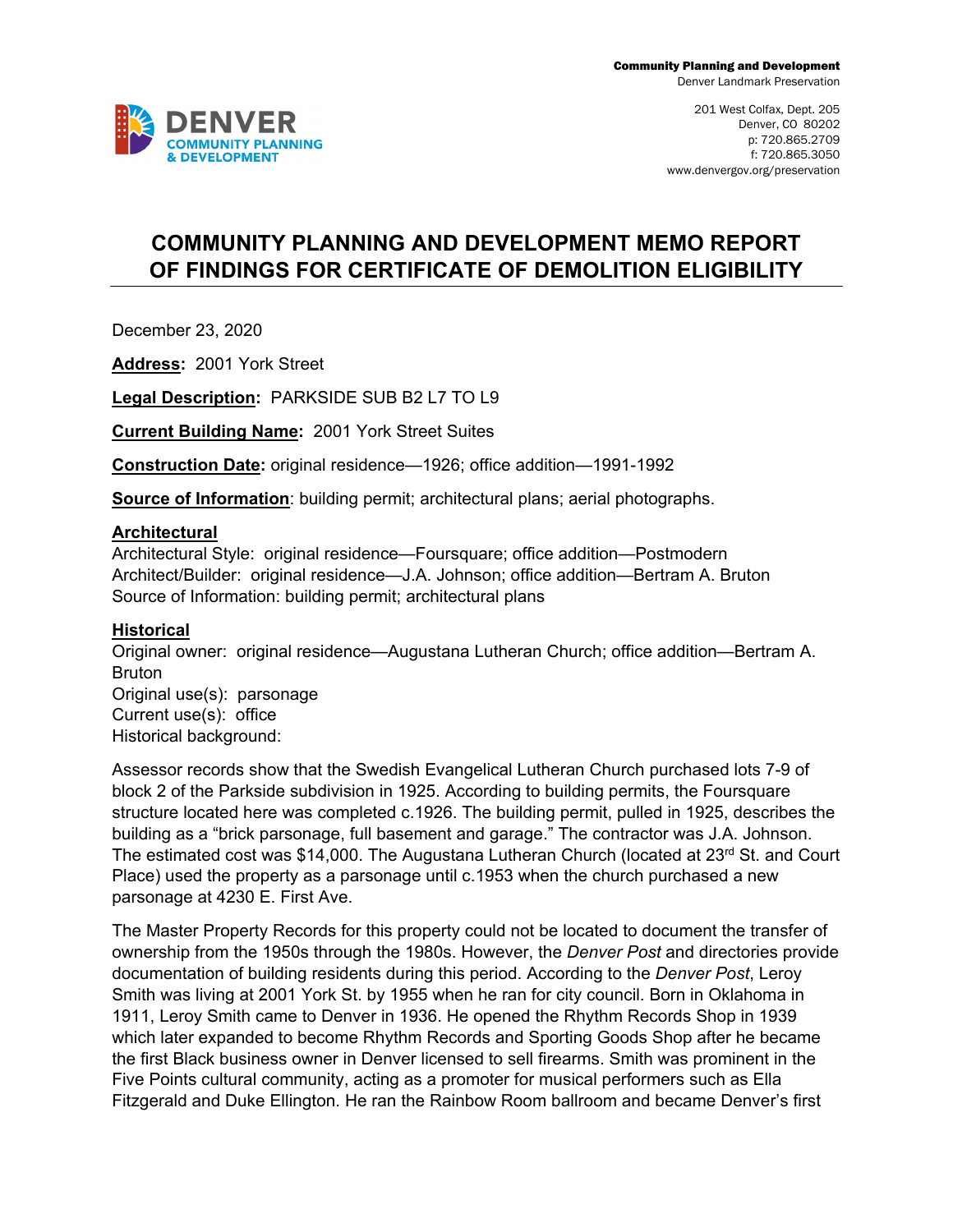Black disc jockey with programs on KIMN and KFEL radio. He was also a neighborhood activist who started the Colorado Negro Voters Club and East Denver Improvement League. Various articles in the *Denver Post* record Smith as living at 2001 York St. through 1967.

Directories show that 2001 York St. became the home and architectural office of Bertram A. Bruton in 1968 (and assessor records show that Bruton owned the property until his death in 2018). Bruton established his architectural firm in 1961. According to directories, 2001 York St. functioned as both a home and office until c. 1976 when he moved his residence to 2627 Adams St., leaving just the architectural firm at 2001 York St. The property took on it's current form c.1991-1992 when Bruton design a Postmodern addition to the house turned office. The two-story addition wraps around the façade, almost completely obscuring the original façade. Just the hipped roof and dormer of the Foursquare residence remains visible. The addition wraps around the northeast corner and extends across most of the north side. The historic Foursquare remains visible on the south and west sides. Addition plans show that the new addition added a lobby, reception area, restrooms, offices, drafting areas, and a coffee room.

Bruton was born in Jacksonville, Florida on May 18, 1931. He attended Jacksonville's Stanton High School where, according to an obituary in the *Denver Urban Spectrum*, Bruton's "interest in architecture was encouraged by an African American teacher at the school, who in the 1940s had been discouraged from entering the field. Recognizing Bertram's talent, the teacher encouraged his student to do what he'd been unable to do." Bruton attended Howard University, graduating with a degree in architecture in 1953. After graduation Bruton looked for work with architectural firms in Jacksonville, but none were interested in hiring a Black architect. Bruton decided to join the Air Force. He served as an installation engineering officer in Alaska from 1954-1956, leaving the service with the rank of 1<sup>st</sup> Lieutenant.

Bruton moved to Denver after leaving the Air Force. He worked for several architectural firms during his early years in Denver, including Paul W. Rader, James H. Johnson, Fisher & Davis and James Sudler Associates, and Donald R. Roard. On October 19, 1960, an article in the *Denver Post* announced that Bruton was one of 29 architects granted licenses to practice architecture in Colorado following the latest annual examination. Though many sources list Bertram A. Bruton as the first Black architect licensed in Colorado, he appears to actually be the second, though this does not lessen the significance of this achievement. According to the designation application for the John Henderson House, which became a Denver Landmark in 2018: "Shortly after Mr. Henderson received his license in October 1959, another African-American architect, Bertram A. Bruton, received his license in 1960. Some sources have recognized Bertram A. Bruton as the first African-American architect in Colorado. This may be because Mr. Bruton first received his license in Colorado, whereas Mr. Henderson first received his license in Ohio a few years earlier, and then reapplied in Colorado where his license was transferred in 1959. Both men were trailblazers."

In 1961, Bruton announced the opening of his own architectural practice at 2239 E. Colfax Ave. An article in the *Denver Post* announced the opening, stating that "Bruton is an associate member of the AIA. Among his current commissions are an office building and an apartment house in East Denver and a motor hotel at Adams City." According to directories, Bruton moved his offices to 2001 York St. in 1968.

Much of Bruton's work was community focused, designing buildings to serve disadvantaged groups. This included a focus on subsidized and affordable housing. During the 1960s and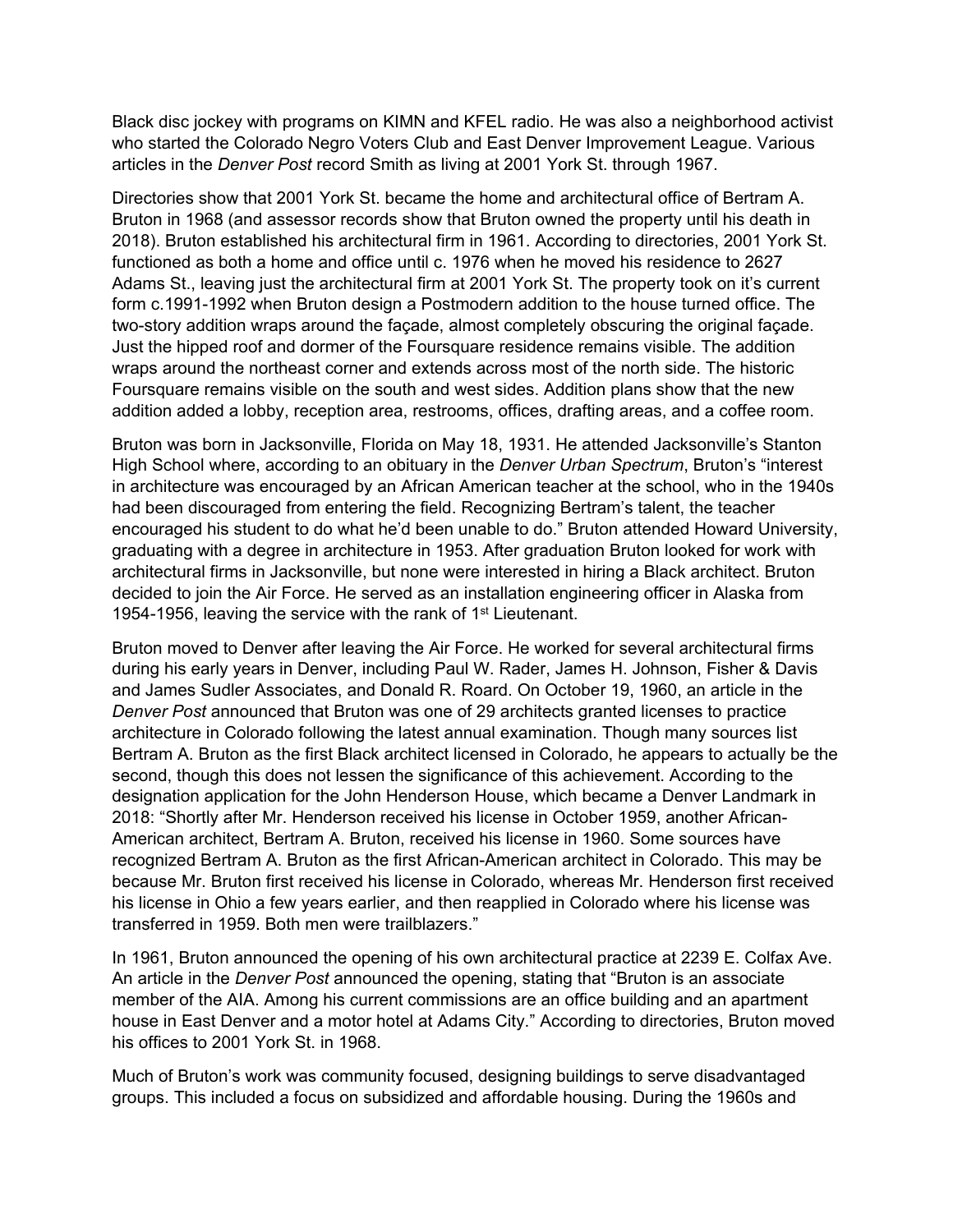1970s, many of these projects were associated with Urban Renewal efforts and the Denver Urban Renewal Authority (DURA). Examples of this work include:

- Affordable housing in Whittier (1968-9). Bruton was the architect for two subsidized housing projects in Whittier sponsored by the Shorter AME Church and the Campbell Chapel AME Church. The housing was constructed on land purchased from DURA. The goal was to provide rent supplemented apartments to provide housing for those who could not afford market rate housing, but who make too much for public housing. Projects were described as having large windows and courtyard play areas. Units were located at Humboldt St. and E 23rd Ave and E 22nd and Downing St.
- City Park Manor Nursing Home (1968). This four-story nursing home was designed for the Missionary Volunteer League, Inc. According to the *Denver Post* this was the first privately built nursing home to be financed in Denver with a combination of funds from a federal grant and FHA loan. The facility was run by two Negro doctors: John F. Bookhardt and Thomas C. Hickman. According to the League this was the first Blackowned nursing home in the country: "There are many nursing homes in Denver which cater to those with low incomes. But none are located near a section where the Negro population is concerned. . . City Park Manor is an example of how Negroes can help themselves achieve."
- Sakura Square (1973): In 1970, DURA accepted a proposal from the Tri-State Buddhist Church to buy land from DURA for construction of a residential and commercial development with a Japanese cultural center on a full block bounded by 19th, 20th, Larimer, and Lawrence. A high-rise apartment building would be aimed at moderateincome tenants with some federal subsidies for low-income tenants. The project would be financed through the FHA. Bruton was selected as the project architect. According to the *Denver Post,* "Bruton said the design of the full block complex will have some Oriental motif but will be fully compatible with the rest of the modern architecture expected in the Skyline project." Upon completion, the *Denver Post* wrote: "a \$4million monument to the energy and artistry of Denver's Japanese-American community has risen without fanfare on a full block which only two years ago was part of the slum that constituted lower downtown Denver. . . . a living symbol of modern Oriental culture in what, under urban renewal, is becoming Denver's skyscraper showplace." The exteriors of the building were concrete, swept with a broom to achieve a strong brushed texture, a feature that referenced contemporary Japanese architecture as well as the Brutalist style popular at the time. According to the website for Bruton's firm: "Since the character of the complex was to be essentially Japanese, our job become one of expressing the Japanese architecture and developing building techniques that would not increase the sq. ft. cost. Studies showed a six-inch flat plate structural system to be the most economical. Panel of rake finished concrete are used as fillers within the concrete skeleton."
- Park Hill West Condominiums (1973): Bruton formed the City Park Development Co. in 1969 along with Willie B. Anthony (contractor) and Gerald H. Bradshaw (realtor) for the condominium development they described as the "finest ever developed for the Park Hill area". According to Bradshaw: "Park Hill West is the most ambitious and sophisticated group of dwellings so far built in this section of East Denver. It follows the modern pattern of change in living style and the change from purchasing existing older homes to purchasing a new built residence." All units to include a fenced rear yard and patio as well as share playgrounds and green space.
- Mitchell Urban Renewal project (1975): Mitchell Sixty-Six Associates limited partnership was formed for the project with Bruton as the general partner. The partnership purchased lots from DURA, with a total of 26 scattered sites. The project was financed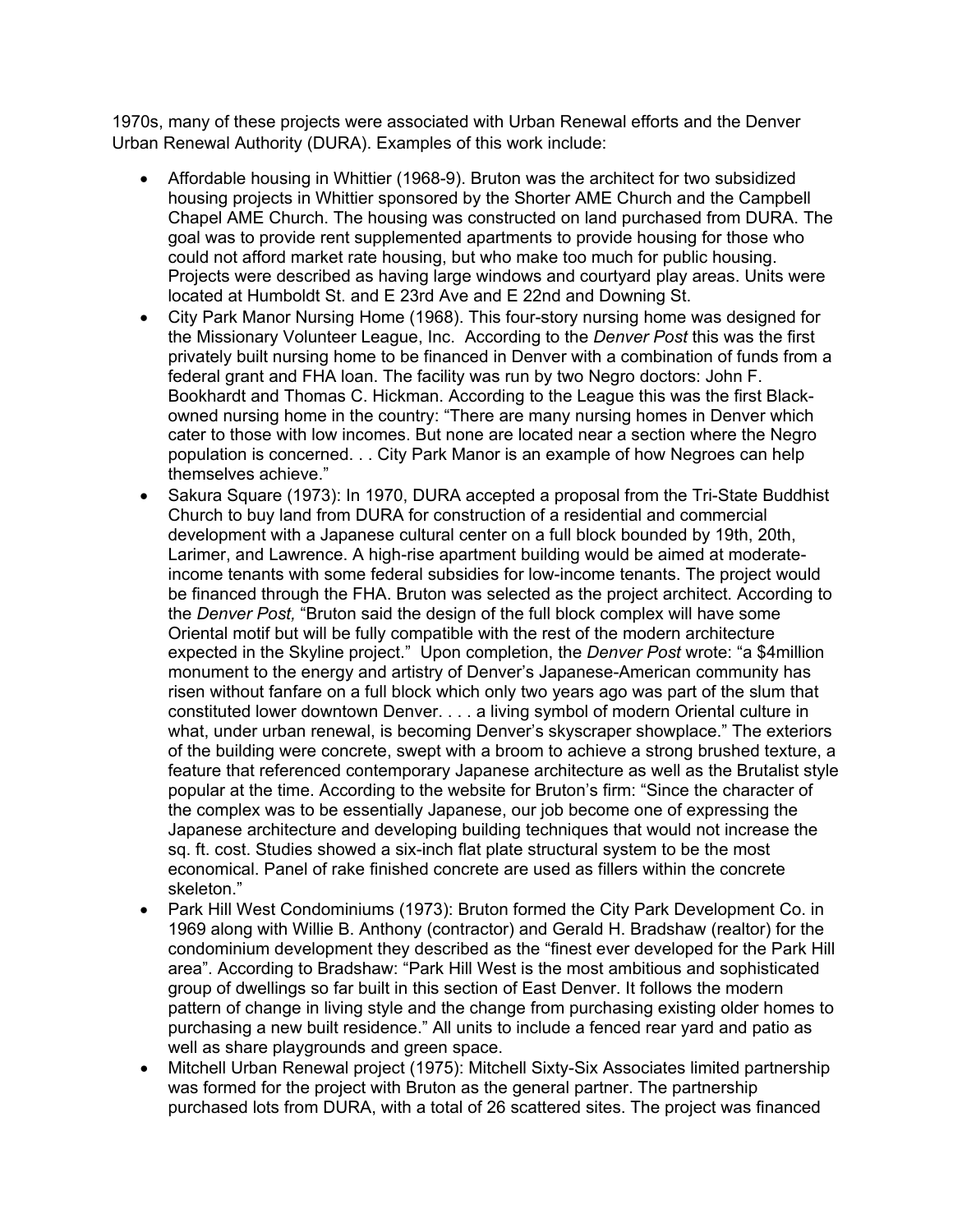by Colorado State Housing Finance Authority. Plan to construct 86 units with subsidized rents. Housing types ranged from duplexes to a 13-unit apartment building. According to the *Denver Post,* "The sites cleared and sold to Bruton by DURA originally contained housing considered structurally or economically unattractive for remodeling or rehabilitation."

- Adams County subsidized housing (1980): Bruton lost an effort to rezone land in Adams County near Coronado Parkway and York Street for 66 units of subsidized townhomes with three and four bedrooms. According to an article in the *Denver Post*: "The townhouse design, which Bruton describes as the next best thing to living a single-family home, would have given the residents 'their own individual turf that they can call their own.' He believes the residents would have greater pride in their townhomes than, for instance, in a third story walk-up." Bruton "favors imaginative building designs, insisting that subsidized housing can't remain barracks-like and be acceptable to its tenants and the community." According to Bruton, apartment development designs "need to have some pizzazz." Bruton stressed the importance of subsidized housing design and quality, with developments fitting in with the surrounding community. This would instill pride in the development while avoiding the stigma of public housing. Bruton stated that "the test I put to any development I'm involved in is, 'Would I live there?' If I can affirmatively answer that question, then I'll be involved in it."
- Kappa Tower (1984): Bruton designed and served on the planning committee for the construction of Kappa Tower, a 45-unit senior housing building in Denver at 21 $\mathrm{^{st}}$  and Downing. He also served on board of directors for the Kappa Management Corporation which managed building. The tower was constructed by Kappa Alpha Psi, a fraternity founded by Black students at Indiana University in 1911. The fraternity emphasized Christian values and achievement. According to the fraternity website: "the Fraternity would seek to raise the sights of Black youths and stimulate them to accomplishments higher than might otherwise be realized or even imagined." Bruton joined the fraternity while attending Howard University. Kappa Tower was the first senior citizen housing building owned by an alumni chapter of a Black Greek organization in the U.S.

In addition to his active architectural career, Bruton was involved in numerous organizations and served on many boards. A snapshot of some of his volunteer activities during the 1970s:

- 1971—Appointed to a special planning board assigned to assist the Denver Olympic Committee in site selection, planning facilities, and reviewing environmental impacts.
- 1975—Served on the AIA Colorado Central Chapter Executive committee heading the Environment '76 campaign for projects to be completed as part of celebration of Colorado's Centennial/Bicentennial.
- 1977—Appointed to the board of directors of the Denver Kiwanis Club
- 1977—Appointed to the board of the Urban League of Colorado. Goal of the league to "eliminate racism and the conditions that promote poverty and develop equal opportunity for all."
- 1979— Appointed to the board of the Denver Chamber of Commerce

Bruton's list of projects and community involvement indicates an individual who was remarkably driven to both succeed and serve. In 1980, Bruton was featured in a *Denver Post* feature "Zeal keeps happy workaholics on go" about six Denver workaholics. Bruton told the reporter that he loved his work because "it is involved with creation." He wanted to be involved with projects "from design to completion, ending with an analysis of that project to determine how successful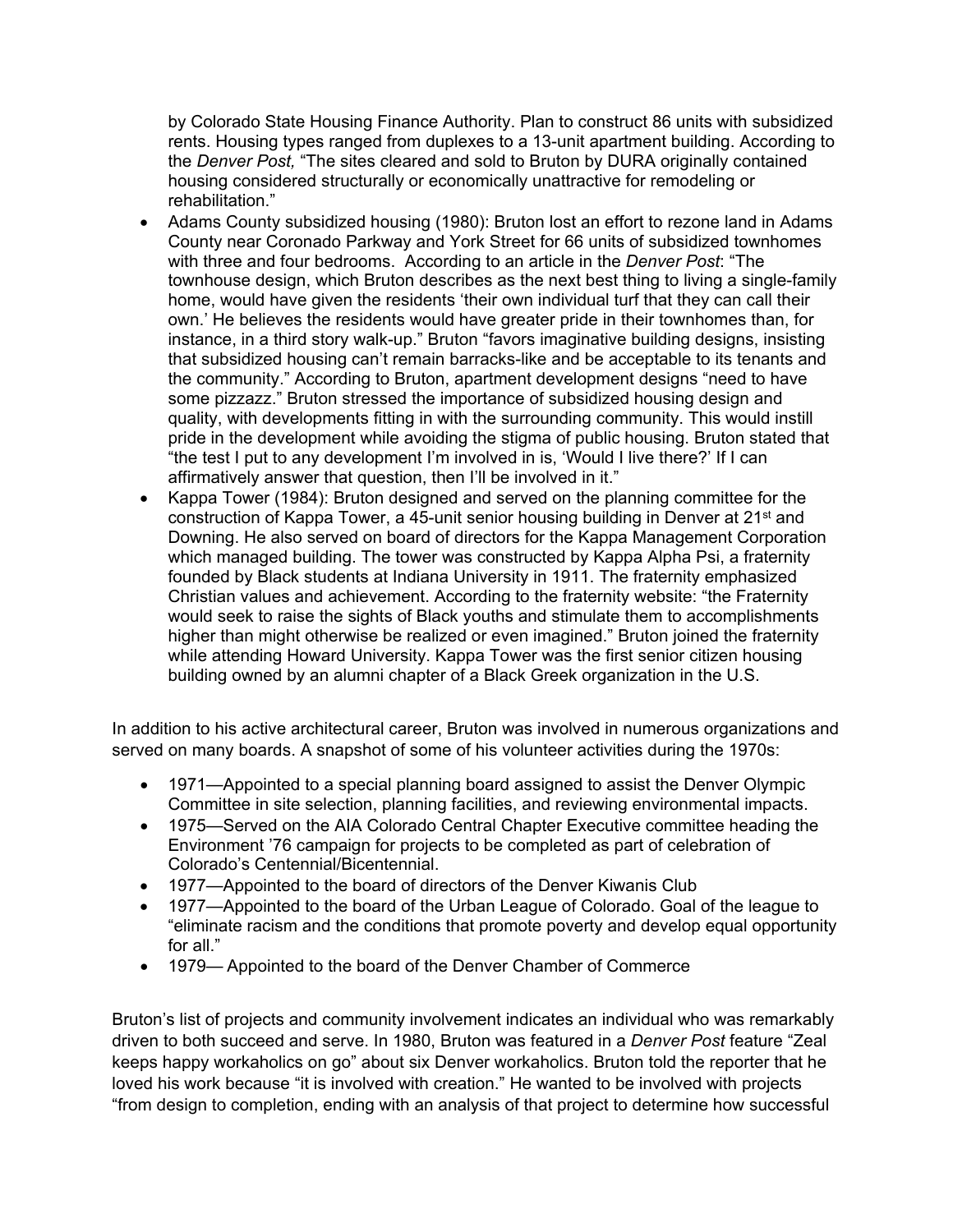you had been." Bruton said that "when you enjoy what you do, it isn't work. I love architecture, and I enjoy seeing a job well done. . . . Hard work is good for me. It is required of my basic metabolism." Bruton said he wished that he could find more people who worked as hard as he did so that he could hire them. The article made it clear that Bruton was motivated by his passion for architecture, not a desire to make a profit. When asked about money, Bruton responded: "I keep telling myself that one day I'm going to make some. Seriously, though, I think money becomes secondary to the satisfaction of the job."

Bruton's drive was also recognized in a 1980 *Denver Post* editorial titled, "Despite Bruises, They Won't Give Up Dreams." It named Bruton as being among "a segment of society in the Denver metropolitan area that has grown from about 62,000 in 1970 to more than 100,000 today. They are doctors, lawyers, and business chiefs. They are responsible citizens. They are members of the Black community."

In 1982, Bruton was announced as one of 22 Denver residents to invest in Mile Hi Cablevision. The select group (all courted by Mile Hi as investors) would own 15 percent of firm which had been given exclusive cable television operating rights in Denver. The *Denver Post* stated that the "22 local owners of Mile Hi Cablevision Association Ltd.—through their experience, associations and public service—make them 22 of the more politically well-connected people in the city. In one way or another, each has close political and personal ties to the Denver City Council, Mayor Bill McNichols and state officials, or with people who do." According to the article, Bruton was: "an energetic architect who has been characterized by friends—and even himself—as a workaholic. Bruton has been active in Denver civic affairs. He operates Bertram Bruton and Associates, a Denver architectural firm that has designed several low- and moderate-income housing project. He is a former director of the National Organization of Minority Architects and is involved with the Urban League of Colorado, the Griffith Home for Boys, the East Denver YMCA, and the Denver Chamber of Commerce."

While in its early decades Bruton's firm focused on smaller projects where they were the sole designer, in the 1990s, the firm began partnering with other firms, serving as associate architects on large-scale public projects. These included the Denver International Airport, Wellington Webb building, Denver Convention Center expansion, and Mile Hi Stadium. In 2002, Bruton also opened a second architectural office in Jacksonville, Florida. According to the website for Bruton's firm: "Our emphasis ranges from apartments and medical facilities to churches, community centers, public schools, municipal buildings and airport facilities. Our tallest high-rise project is 22 stories and our construction costs for building construction projects of all types are in excess of 1 billion dollars. . . . We have developed an approach to architectural design that stresses creative and workable concepts within the realities of client and budget constraints." At some point in this period, the firm name was shortened from Bertram A. Bruton Associates to BAB Associates. Bruton also served on the Colorado State Board of Examiner of Architects from approx. 1995 to 2003.

Burton passed away on January 19, 2018. Ownership of the office building at 2001 York St. passed to his wife Dorothy who sold the property to RDC TWO LLC in December 2019. A sign on the property currently advertises office space available in the building, currently named 2001 York Street Suites.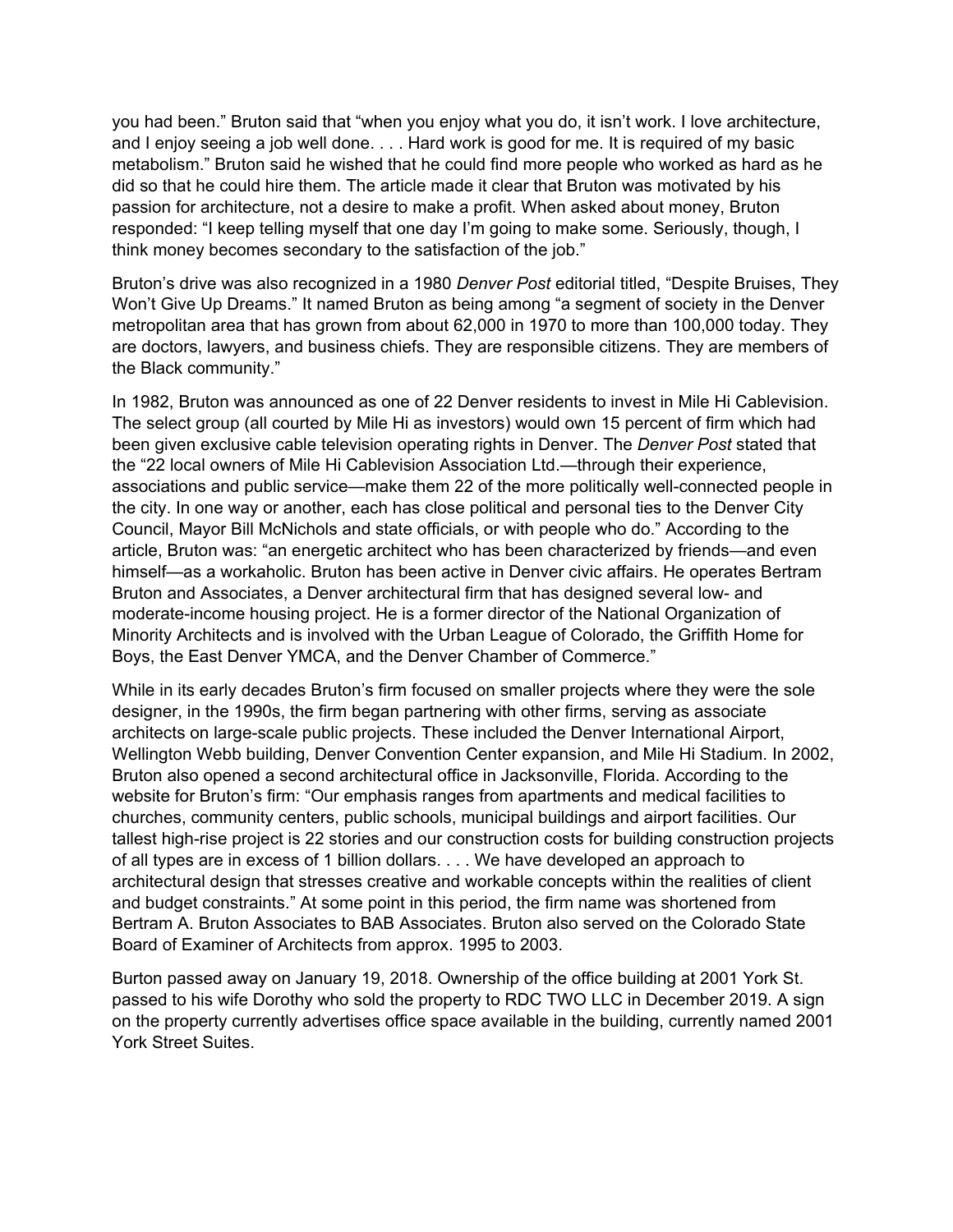Bertram A. Bruton Associates projects (this is a partial list of known projects based on research conducted for this staff report and is not comprehensive):

1961: Park Manor Nursing Home, 1801 E 19th Ave

1964-1966: Hoffman Heights Shopping Center remodel and expansion in Aurora including a new post office, U.S. Royal Auto Service Center, and Luby's Cafeteria

1968: City Park Manor Nursing Home at 1899 Gaylord St.

1968-9: Whittier Plaza Apartments and Coleman Manor Apartments

1969: Payne Chapel Apartments (subsidized housing), Colorado Springs

1970: Low-income housing development at W. Nevada Drive and W. Alameda Ave. in Lakewood.

1973: Sakura Square

1973: Park Hill West Condominiums at Jackson and E 37th

1973: Supervising architect for the Nest, a 144-unit apartment complex on E. Kentucky Ave in Aurora near the Buckingham Square Shopping Center

1975: Mitchell Urban Renewal project (DURA). Design 86 apartments on scattered lots between E 32nd Ave, E. 29th, E. 28th, alley between Marion and Lafayette and alley between High and Race.

1976: Wellshire Post Office, 2080 Holly St

1979: East Side Health Center, 501 28th Street

1980: Converted historic Olin hotel at 1420 Logan Street into 106 efficiency and one-bedroom apartments for older adults and disabled individuals.

1983: Glenarm Recreation Center, 2800 Glenarm Pl

1984: Kappa Tower, 2160 Downing St

1986: St. Charles Plaza townhome development at 37th And Lafayette. Development of the Urban League of Metropolitan Denver for low- and moderate-income families.

1990: Betawest Office Building in Englewood at 188 Inverness Drive, associate architect

1994: Manual High School addition including a gym and swimming pool

1995: Denver International Airport, associate architect

1996: Pauline Robinson Branch Library, Denver

1999: La Casa Family Health Center, 4545 Navajo St.

2000: UCHealth Anschutz Outpatient Pavilion

2001: Invesco Field at Mile High, associate architect

2002: Wellington Webb building, associate architect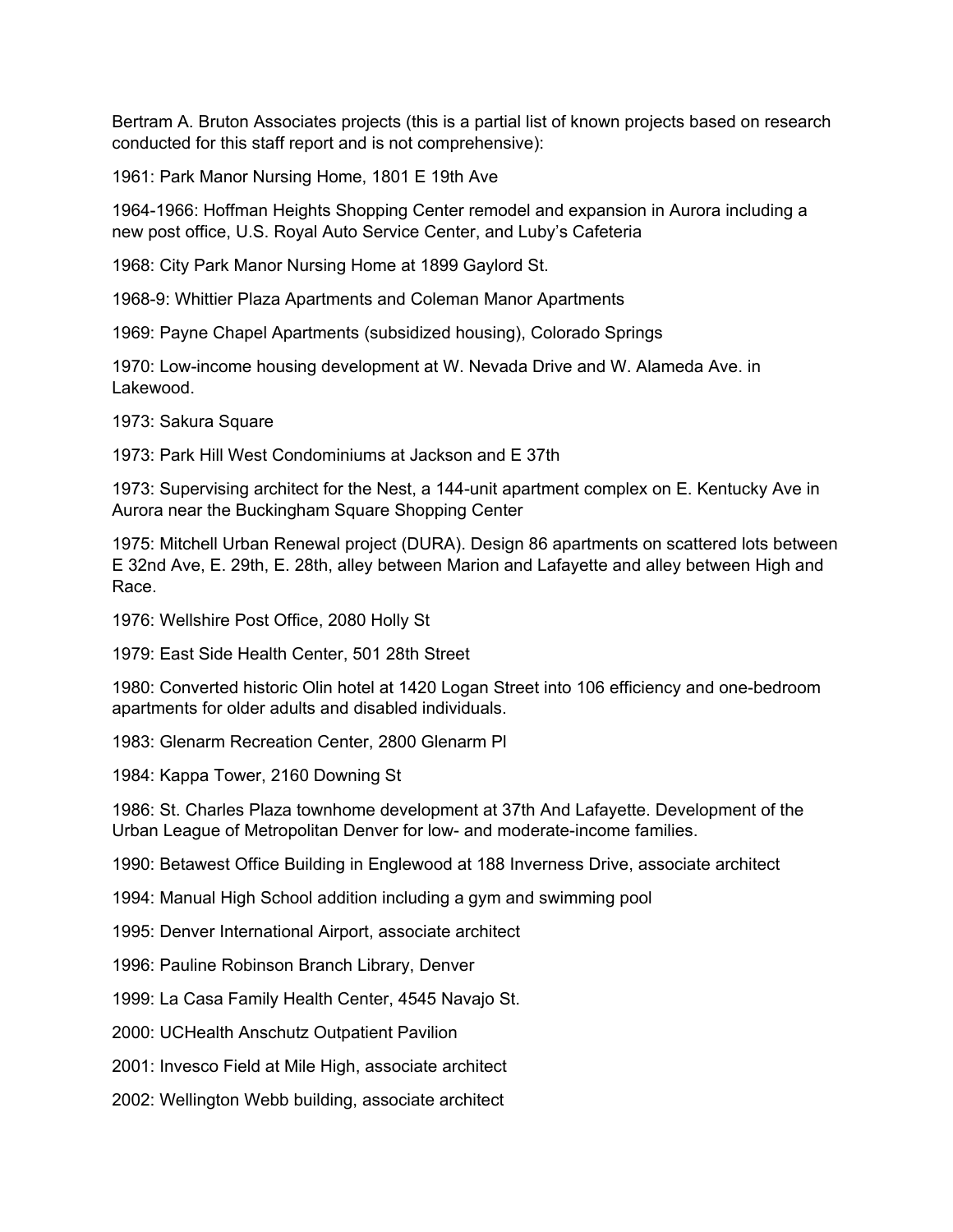2004: Colorado Convention Center expansion, associate architect

2007: on call architect for Denver International Airport and for City and County of Denver

**Source of Information**: Denver Assessor's Office; Denver City Directories; Federal Census Records 1900, 1910, 1920, 1930, 1940; Denver householder's Directory and Street Avenue Guide 1924-1950; Denver building permits 1915-1955; *Denver Post*; AIA Directory; Blackthen.com; *Kappa Alpha Psi Journal*; *Denver Urban Spectrum*; babassociates.net; kappaalphapsi1911.com

# **Designation Eligibility Assessment**

## **Landmark Designation Criteria**:

A structure or district may be designated for preservation if, due to its significance, it meets the criteria listed in subsections (1), (2), and (3) below

- (1) The structure or district maintains it integrity;
- (2) The structure or district is more than 30 years old, or is of exceptional importance; and
- (3) The structure or district meets at least 3 of the following 10 criteria:

 $\Box$ It has a direct association with a significant historic event or with the historical development of the city, state, or nation;

- $\boxtimes$ It has direct and substantial association with a recognized person or group of persons who had influence on society;
- $\boxtimes$ It embodies the distinctive visible characteristics of an architectural style or type;
- $\boxtimes$ It is a significant example of the work of a recognized architect or master builder;
- $\Box$ It contains elements of design, engineering, materials, craftsmanship, or artistic merit which represent a significant innovation or technical achievement;
- $\boxtimes$ It represents an established and familiar feature of the neighborhood, community or contemporary city, due to its prominent location or physical characteristics;
- $\Box$ It promotes understanding and appreciation of the urban environment by means of distinctive physical characteristics or rarity;
- $\Box$ It represents an era of culture or heritage that allows an understanding of how the site was used by past generations;
- $\Box$ It is a physical attribute of a neighborhood, community, or the city that is a source of pride or cultural understanding;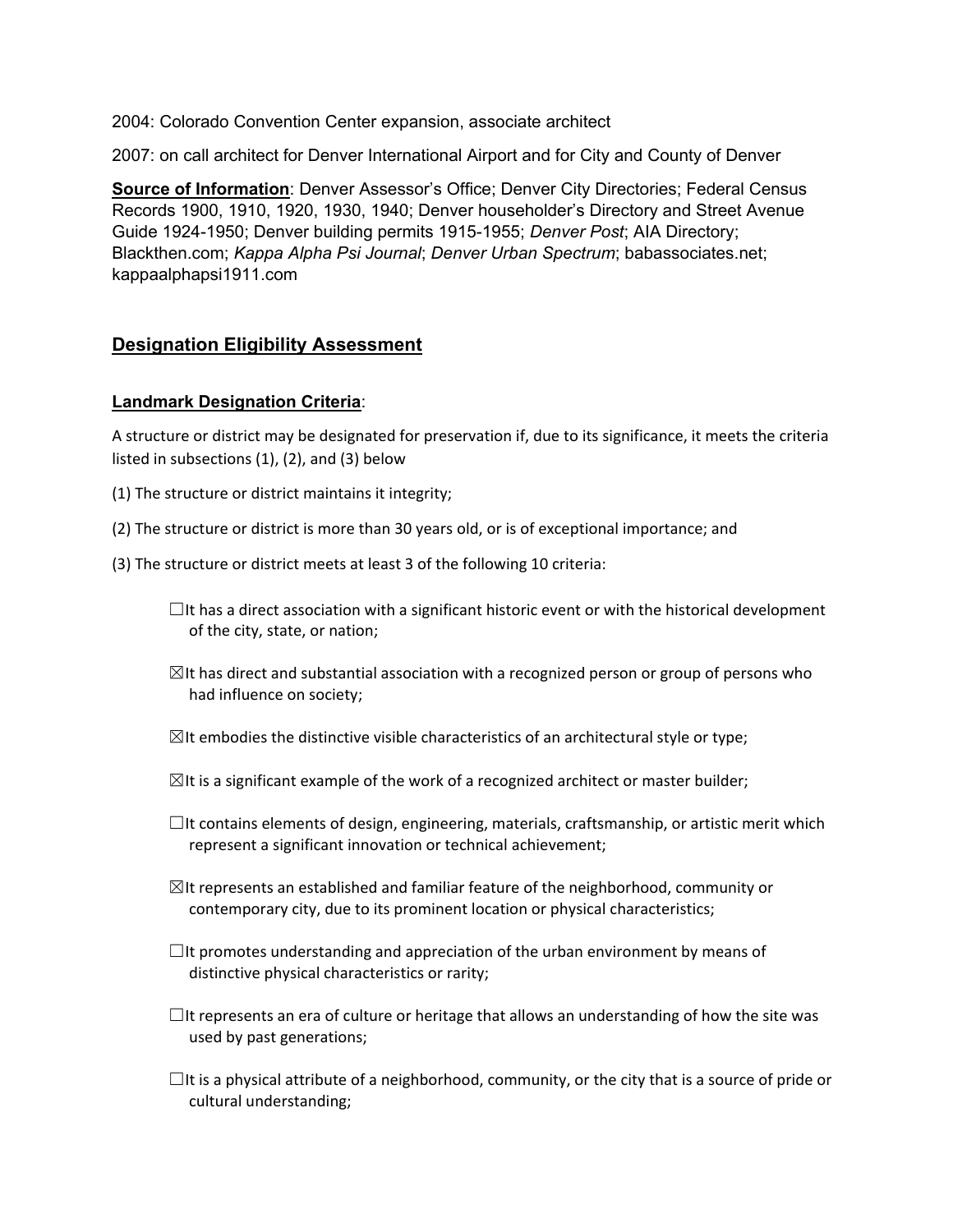$\Box$ It is associated with social movements, institutions, or patterns of growth or change that contributed significantly to the culture of the neighborhood, community, city, state, or nation.

**Integrity:** If a structure maintains its integrity, it may be designated for preservation.

 $\boxtimes$  Has integrity ☐Does not have integrity

## **Does the structure have potential for designation?**

 $\boxtimes$ Has potential for designation

☐Does not have potential for designation

The c.1991-1992 addition dramatically altered the appearance of 2001 York St., so this staff report is focused evaluating the significance of 2001 York St. in this current form rather than the original Foursquare dwelling. Due to the scale of the addition and placement on the façade, the property does not retain integrity related to its original use as a residence. However, the property does retain a very high degree of integrity as related to the office expansion and association with Bertram A. Bruton's architectural firm. Based on architectural plans, the building appears to be effectively unchanged from the construction of the addition c.1991-1992. The property in this form is approximately 28 years old. Based on the Landmark ordinance, to qualify for designation, a property must be 30 years old or of exceptional importance. The 30 year threshold was established to ensure that sufficient time had passed to allow for the evaluation of a property in a historic context. With the construction date of the addition so close to the 30-year mark and the contributions of Bruton well documented and the evolution of the Postmodern style extensively analyzed, sufficient information is available to evaluate 2001 York St. in context. Due to the exceptional significance of Bertram A. Bruton with whom the property is associated as well as the uniqueness of the Postmodern design, staff finds that the property meets the threshold of exceptional significance. This property is strongly associated with Bruton's architectural career since he both designed and worked in the building.

Staff finds that 2001 York St. has significance in the following areas:

• 2001 York St. has a direct and substantial association with Bertram A. Bruton who has been recognized for his significant contributions to the development of Denver from the 1960s into the 2000s. Bruton was an advocate for the development of high quality subsidized and affordable housing. Bruton played a significant role in the Urban Renewal movement in Denver, working on many projects with the Denver Urban Redevelopment Authority (DURA). The City and County of Denver established DURA in 1958 with the goal of guiding the redevelopment of blighted property and fostering the sound growth and development of Denver. Though the extensive demolition of building in the urban core by DURA during the 1960s and 1970s is now generally criticized, DURA did play an undeniable role in shaping the development of the city. DURA's work was part of a larger national Urban Renewal movement at this time which promoted the clearance of many older (and generally poorer) neighborhoods in urban cores to create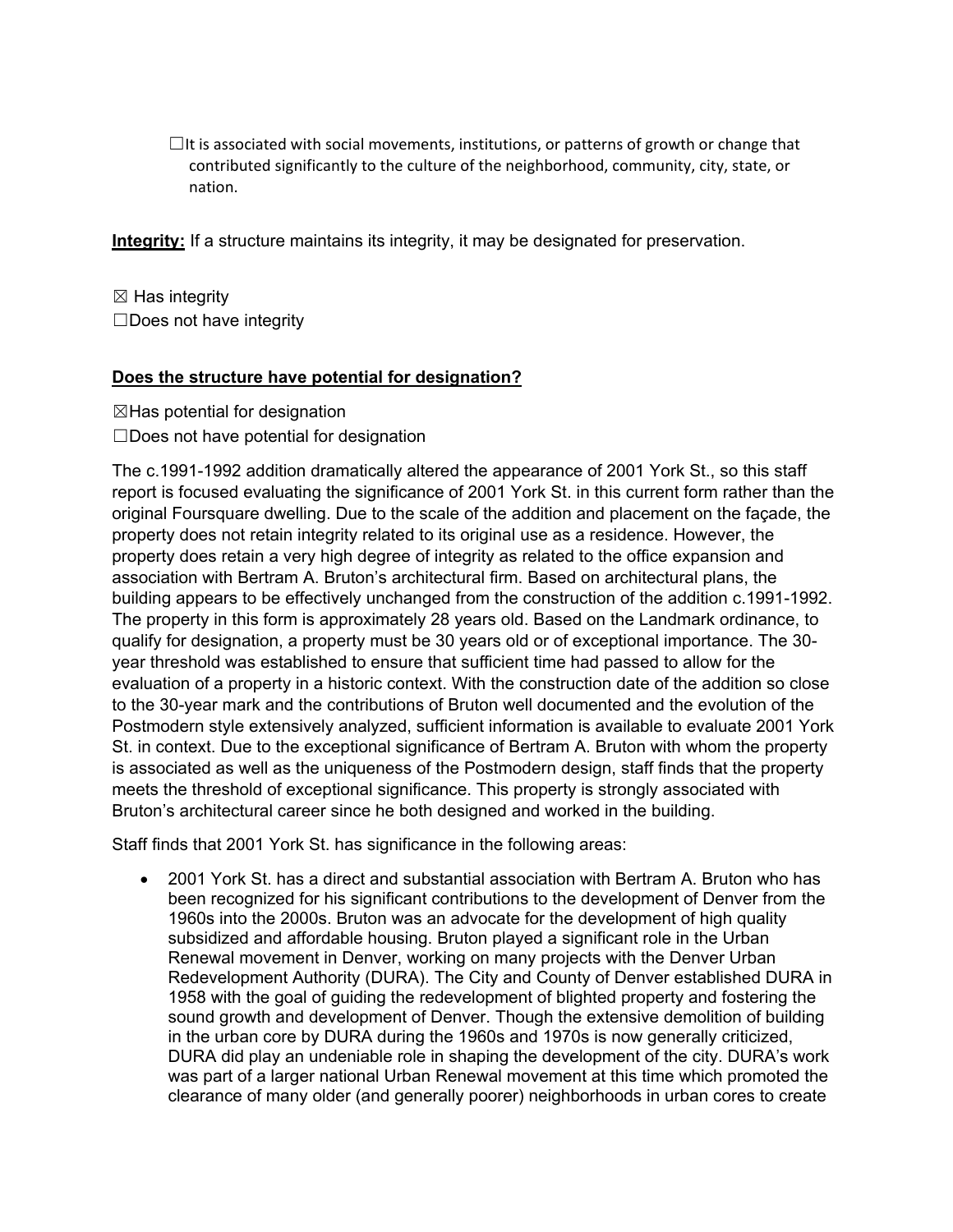a blank state for redevelopment. This rebuilding was promoted as the way to reverse the damage that decades of white flight and suburbanization had cause to urban cores. According to his obituary in the Kappa Alpha Psi Journal, was responsible for "the creation of more than 50 housing developments with nearly 4,000 units of low-income housing." According to an article in the *Denver Post*, "Bruton's experience in development of government assisted housing is extensive." In addition to providing architectural services, Bruton was also involved in the development and management housing projects. Bruton volunteered his time extensively to organizations working to create more equitable housing, health, and professional opportunities for all. Bruton was an active member of Kappa Alpha Psi, the American Institute of Architects, Urban League of Metropolitan Denver, National Organization of Minority Architects, Kiwanis, the Griffith Home for Boys, the East Denver YMCA, and the Denver Chamber of Commerce.

• 2001 York St. embodies the distinctive visible characteristics of the Postmodern style. The concept of Postmodern architecture arose in the 1960s as a reaction against the austerity of Modern architecture. Postmodernists criticized Modernism as sterile, anonymous, too universal, overly simplistic, and meaningless. Postmodernists argued that when Modern architecture rejected ornament and forms with past associations, it lost the ability to communicate a building's reason for existence, creating buildings that looked similar regardless of purpose and place. Postmodernists promoted architecture that was unique and surprising, blending traditional, contemporary, and newly invented elements. Postmodernism reinterpreted traditional design elements, combining inspiration from various styles and periods. Familiar shapes and details were used in unexpected ways, creating striking contrasts.

Postmodern architecture evolved into an identifiable architectural style in 1970s and gained widespread popularity by the 1980s, becoming hugely influential on design and culture. Postmodern architecture was part of a larger Postmodern cultural movement that included philosophy, education, criticism, literature, performing arts, and sociology. Overarching themes of the Postmodern movement include the questioning of reality and presentation, a critique of Western institutions and established knowledge, and an emphasis on individual interpretation. Postmodern architects emphasized the importance of context, often achieved through symbolic references to history, local materials, and vernacular forms. Postmodern architecture reintroduced identifiable forms and motifs such as columns, gables, arches, and chimneys, but often modernized or abstracted traditional elements in humorous, whimsical, and ironic ways. Postmodern architecture was a theatrical style, often using dramatic effects to engage the viewer, playing with the form and scale of traditional elements. Postmodern buildings often featured a juxtaposition of elements not historically found together, with bold, geometric forms common.

By the late 1990s, Postmodern architecture fell out of favor. Critics declared it kitsch, garish, cartoonish, and overly commercial, a reflection of the excess of the 1980s. However, Postmodern architecture had recently seen a revival in interest with multiple articles and books published on the style. Contemporary architects are beginning to look to Postmodern designs of the past for inspiration, and efforts have been made to preserve significant works of Postmodern architecture. Denver designated Cableland, its first Landmark in the Postmodern style, in 2019. However, there are relatively few good examples of Postmodern architecture in Denver, giving additional importance to 2001